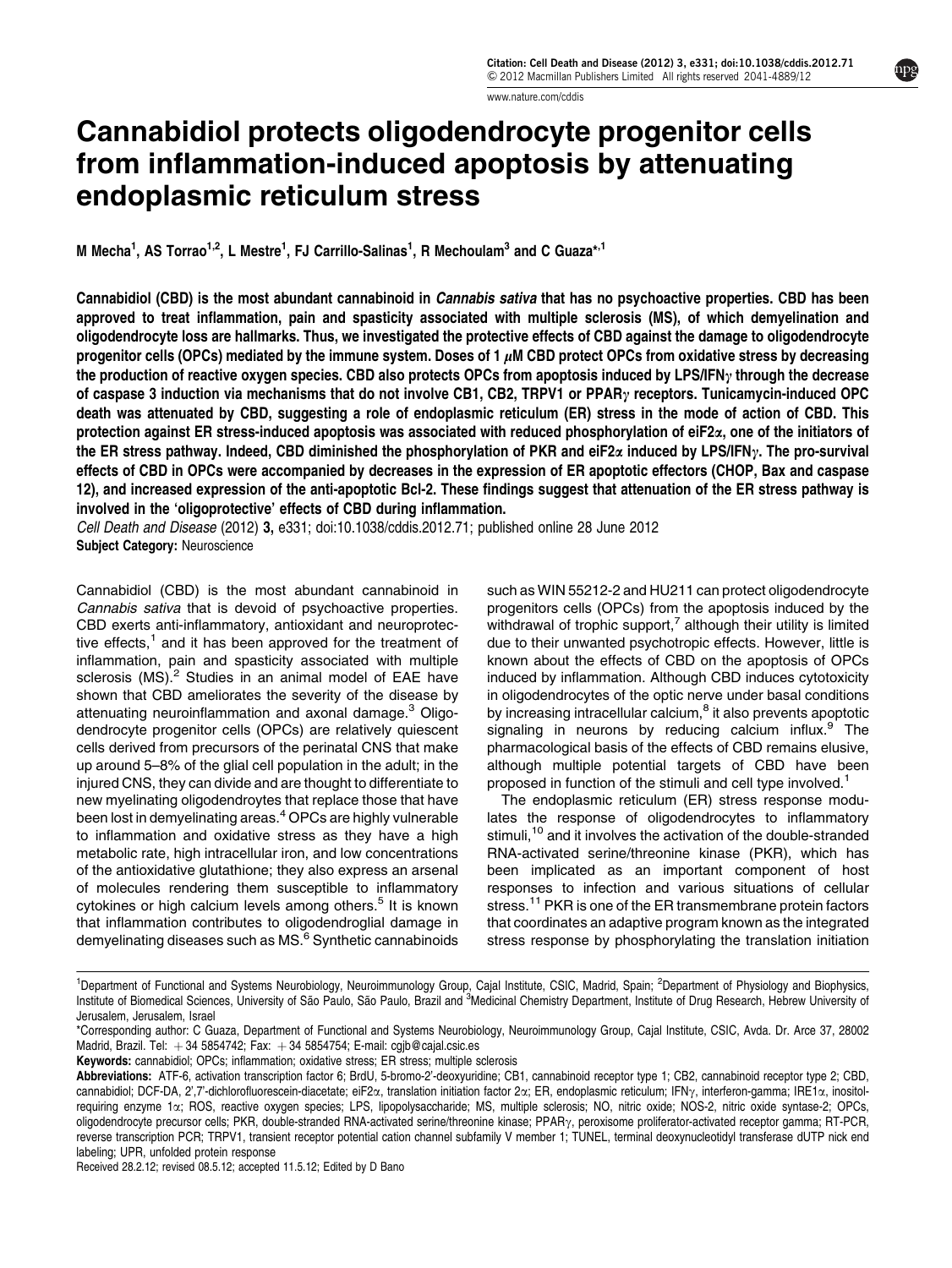factor  $2\alpha$  (eIF2 $\alpha$ ).<sup>12</sup> Oligodendrocytes produce vast amounts of myelin and they are highly sensitive to homeostatic changes in the ER.<sup>10</sup> The most rapidly activated pathway in conditions of ER stress involves translational repression, which can be mediated by the activation of PKR among others, and results in the phosphorylation of ei $\mathsf{F}2\alpha$ .  $^{13}$  Although this pathway appears to offer cytoprotection to a variety of cell types,  $14$  it can also activate apoptosis in others  $15$ ; particularly in oligodendrocytes the ER stress outcome may be determined by the developmental status of the cell, as in fully myelinated mature oligodendrocytes it promotes cell survival, but in actively myelinating/remyelinating oligodendrocytes leads to cell death.<sup>10</sup> Indeed, ER stress has been linked with the apoptosis of myelinating oligodendrocytes induced by IFN $\gamma^{16}$ and during ischemia.<sup>17</sup> Moreover, several human diseases that involve demyelination/hypomyelination appear to involve aggravated ER stress. In Charcot-Marie-Tooth disease,<sup>18</sup> Vanishing White Matter disease,<sup>19,20</sup> and even in immune-mediated demyelinating disorders such as MS,<sup>21</sup> severe ER stress and activation of the unfolded protein response (UPR) are considered central to the pathogenesis of the disease.

In the present study, we provide evidence that CBD offers protection to OPCs against inflammation-induced damage, as well as protecting OPCs from oxidative stress by decreasing ROS production. Finally, we demonstrate that the protective effects of CBD against inflammatory damage and ER stress are associated with modifications in the expression of apoptotic effectors of the UPR.

# **Results**

Dose–response studies of the effects of CBD on OPCs. As CBD has different effects on distinct cell types, we evaluated its effects on primary OPC cultures under basal conditions. In dose–response experiments (0.1, 1, 2.5 and  $5 \mu$ M) CBD failed to induce cell death at low concentrations (0.1) and 1  $\mu$ M: Figure 1a), although some cytotoxicity was observed at higher concentrations, resulting in the death of  $23.38 \pm 3.98\%$ of cells ( $P \le 0.01$ ) after a 24-h exposure to 2.5  $\mu$ M CBD, and of  $33.13 \pm 5.6\%$  (P  $\leq$  0.001) at 5  $\mu$ M. Based on these findings, a dose of  $1 \mu$ M was selected for the subsequent experiments.

We next investigated the effect of CBD  $(1 \mu M)$  on the cell cycle by evaluating OPC proliferation. Quantification of BrdU $^+$  cells in OPC primary cultures ( $n = 10000$  cells, Figure 1b) revealed that CBD did not increase the proliferation of OPCs in vitro  $(47.65 \pm 8.61\%)$  with respect to the controls  $(48.21 \pm 10.5\%)$ . These results were confirmed by subsequently analyzing the cell cycle by flow cytometry (Figure 1c), in which no differences were observed between G0/G1, S and G2/M phases.

At doses of 0.1 and 1 $\mu$ M, CBD has been reported to increase intracellular  $Ca^{2+}$  and to induce oligodendrocyte death in the optic nerve.<sup>8</sup> Thus, we investigated whether 1  $\mu$ M





 $\overline{\mathcal{L}}$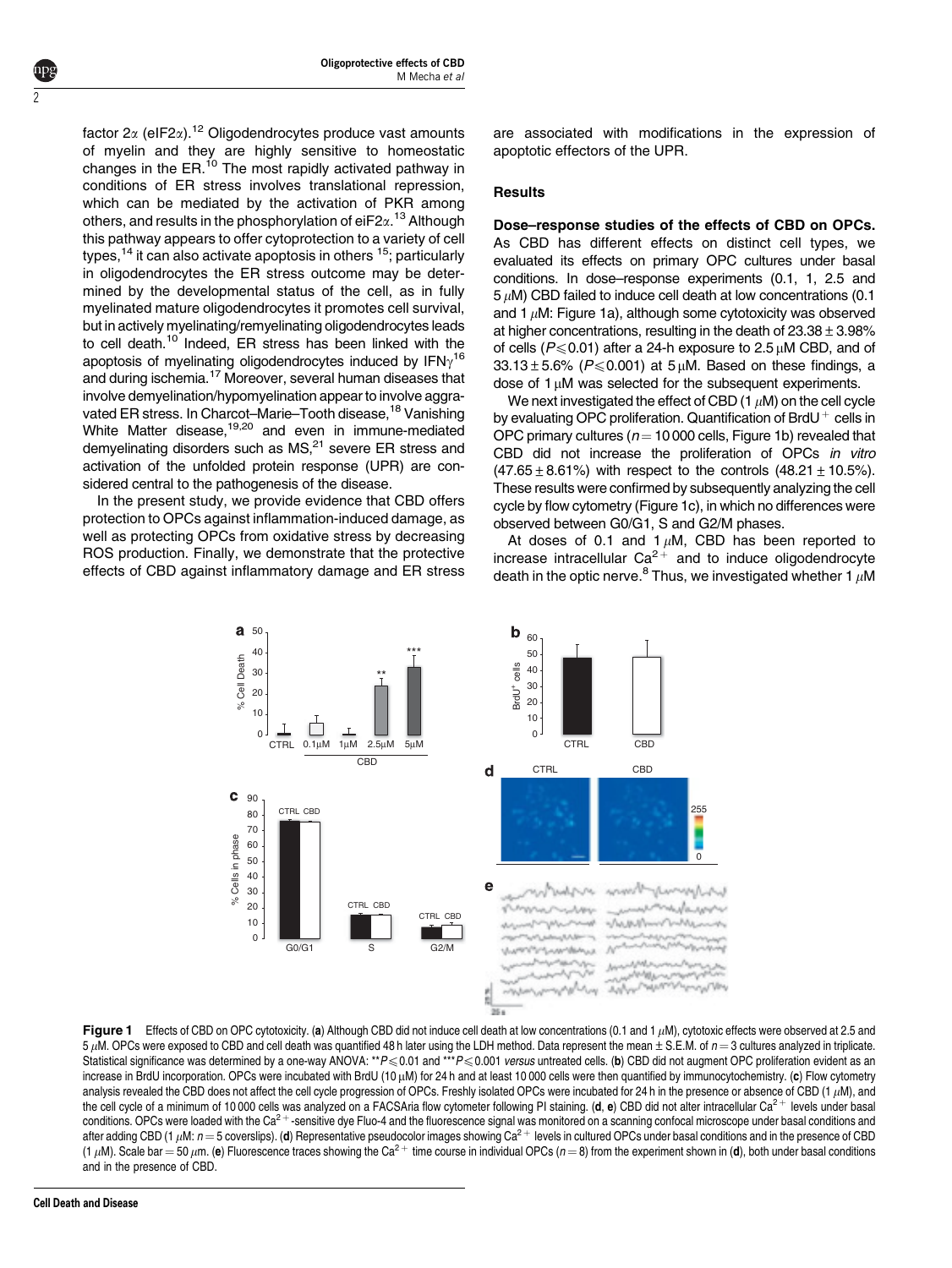CBD-induced  $Ca^{2+}$  release from intracellular stores in cultured OPCs loaded with the  $Ca^{2+}$ -sensitive dye, Fluo-4. There was no difference in the fluorescence signal obtained under basal conditions and in the presence of CBD (1  $\mu$ M: Figures 1d and e), indicating that intracellular Ca<sup>2+</sup> levels were not significantly modified by CBD.

CBD protects OPCs from inflammatory stimuli and from apoptosis in a cannabinoid receptor-independent **manner.** As we previously reported that the LPS/IFN<sub> $\gamma$ </sub> inflammatory stimuli induced cytotoxicity in OPCs.<sup>22</sup> it was noteworthy that CBD  $(1 \mu M)$  protected OPCs from the noxious effects of inflammation ( $P \le 0.001$ , Figure 2a), decreasing cell death from  $37.84 \pm 4.95\%$  to  $10.41 \pm 4.41\%$ . Indeed, the induction of the apoptotic effector caspase 3 (Figure 2b) by LPS/IFN<sub> $\gamma$ </sub> was reversed by the treatment with CBD ( $P \le 0.05$ ), and the number of TUNEL  $^+$  cells  $(24.35 \pm 1.54\%)$  fell to control levels in the presence of CBD (3.34  $\pm$  0.96%,  $P \le 0.001$ ) when quantified 24 h post treatment (Figures 2c and d). To investigate the mechanisms underlying the oligoprotection offered by CBD, antagonists of

CB1, CB2, TRPV1 and PPAR $\gamma$  receptors were administered before the LPS/IFN<sub> $\gamma$ </sub> insult in the presence and absence of CBD. None of these antagonists reversed the protective effects of CBD observed in inflammatory conditions, suggesting that the effects of CBD are not mediated by these receptors (Figure 2a).

CBD rescues OPCs from  $H_2O_2$ -induced death by decreasing ROS production. CBD is a resorcinol-based compound with direct and potent antioxidant properties;<sup>23</sup> hence, we investigated whether CBD acts as an antioxidant in OPCs subjected to oxidative stress by evaluating its effects on the cell death and ROS production induced by hydrogen peroxide (100  $\mu$ M). CBD prevented the detachment and swelling of OPCs induced by direct oxidative stress (Figure 3a), and decreased cell death from  $84.89 \pm 6.93\%$  to  $39.12 \pm 1.82\%$  ( $P \le 0.01$ , Figure 3b). Moreover, this effect was accompanied by a decrease in ROS production, as determined in DCF-DA assays 1 h post treatment  $(H_2O_2 +$ vehicle,  $216.63 \pm 15.7\%$ ;  $H_2O_2 + CBD$ ,  $151.59 \pm 5.10\%$ :  $P \le 0.001$ , Figure 3c). To separate the antioxidant properties



Figure 2 CBD protects against inflammatory damage by diminishing apoptosis and decreases the number of TUNEL<sup>+</sup> OPCs through a mechanism that does not involve CB1, CB2, TRPV1 or PPAR $\gamma$  receptors. (a) LPS/IFN $\gamma$ -induced cytotoxicity in OPCs was attenuated by CBD, a dose of 1  $\mu$ M proving to be the most effective). Administration of CB1, CB2, TRPV1 or PPARy antagonists (SR1, AM639, CPZ: 1 µM and GW9662: 50 nM) 30 min before the stimulus had no effect, indicating that none of these receptors are implicated in the protective effects of CBD. The data represent the mean  $\pm$  S.E.M. of  $n=3$  independent cultures analyzed in triplicate, and the statistical analysis was performed using Kruskal–Wallis ANOVA followed by Mann–Whitney *U* test: \*\*\* $P$ ≤ 0.001 *versus* untreated cells, <sup>#</sup> $P$ ≤ 0.05 and <sup>###</sup> $P$ ≤ 0.001 *versus* cells exposed to LPS/IFN<sub>?</sub> alone. (b) Cleaved caspase3 western blot shows that LPS/IFN<sub>V</sub> treatment induces the activation of the apoptotic pathway, whereas the co-treatment with CBD reduces this induction. OPCs were incubated with LPS/IFN<sub>Y</sub> in presence or absence of CBD (1  $\mu$ M). Total protein extracts were prepared 24 h later and cleaved caspase 3 (19 KDa) was assessed in western blots probed with specific antibodies. The data represent the mean  $\pm$  S.E.M. optical density normalized to tubulin from three independent cultures analyzed in triplicate, and statistical analysis was performed using one-way ANOVA followed by the Bonferroni post-hoc test: \*\* $P \le 0.01$  compared with non-treated cells,  $\textit{fP}\leqslant0.05$  compared with LPS/IFN<sub>y</sub> group. (c and d) A2B5 and TUNEL staining show that LPS/IFN<sub>Y</sub> decreased OPC number by inducing apoptosis, an effect that was reversed by CBD as previously confirmed by caspase 3 measurement. OPCs were exposed for 24 h to the cytotoxic stimulus, in the presence or absence of CBD (1 $\mu$ M), and 6000 OPCs cells were counted. Data represent the mean±S.E.M., and the statistical significance was determined using the Kruskal–Wallis ANOVA followed by Mann– Whitney U test: \*\*\*P $\leq 0.001$  versus untreated cells, and  $^{***}P \leq 0.001$  versus cells exposed to LPS/IFN<sub>y</sub> alone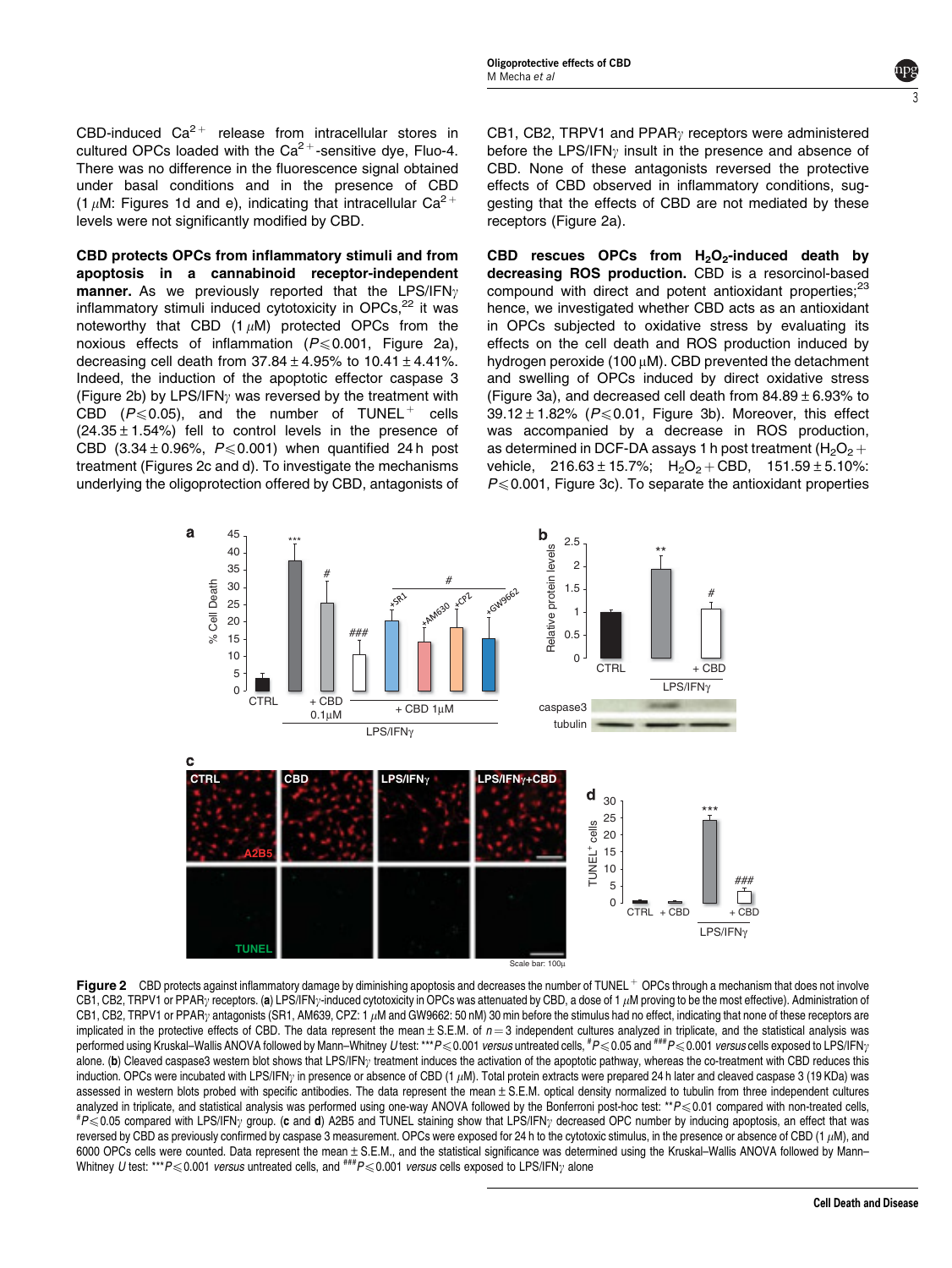

Figure 3 Oxidative stress induced by H<sub>2</sub>O<sub>2</sub> induces OPC detachment and death, an effect that was attenuated by CBD by decreasing ROS production. (a) Phase contrast images (  $\times$  10) show that treatment with H<sub>2</sub>O<sub>2</sub> induced the swelling and detachment of OPCs, an effect prevented by CBD treatment. (b) CBD protects OPCs from oxidative stress. OPCs were treated with H<sub>2</sub>O<sub>2</sub> in the presence or absence of CBD (1  $\mu$ M) and cell death was quantified 18 h later using the LDH method. The data represent the mean  $\pm$  S.E.M. of four independent cultures analyzed in triplicate, and the statistical significance was determined using one-way ANOVA followed by the Bonferroni post-hoc test: \*\*\*P $\leq 0.001$  versus untreated cells,  $^{**}P \leq 0.01$  versus cells exposed to H<sub>2</sub>O<sub>2</sub> alone. (c) CBD decreased ROS production under conditions of oxidative stress. OPCs were loaded with DCF-DA for 30 min and stimulated with H<sub>2</sub>O<sub>2</sub> in the presence or absence of CBD (1  $\mu$ M). Fluorescence was measured 2 h later at 485/530 nm in a microplate reader and the data represent the means  $\pm$  S.E.M. of  $n = 3$  independent cultures analyzed in triplicate. Statistical significance was determined using Kruskal–Wallis ANOVA followed by Mann–Whitney U test: \*\*\*P $\leq 0.001$  versus untreated cells,  $^{***P}\leq 0.001$  versus cells exposed to H<sub>2</sub>O<sub>2</sub> alone

of CBD of its possible cytoprotective effects on OPCs during inflammation, we also evaluated the effects of CBD on NO production in response to LPS/IFN- $\gamma$  by measuring nitrites and by western blot to assess NOS-2 expression, but CBD was not able to modify NO production (data not shown).

ER stress induces OPC death, an effect that is attenuated by CBD via decreased ei $F2\alpha$  phosphorylation. As ER stress is implicated in several diseases with inflammatory components, such as  $MS<sub>1</sub><sup>21</sup>$  we analyzed primary OPC death in response to activation of this cellular program. Tunicamycin-induced ER stress led to OPC death 24 h post treatment (45.81 $\pm$ 4.7%: Figure 4a), which was attenuated by treatment with CBD (20.39  $\pm$  2.54%,  $P \le 0.01$ ). Exposure to CBD also decreased the phosphorylation of the eiF2 $\alpha$  protein  $(P \le 0.05)$ , an initiator of the apoptotic pathway induced by ER stress (Figure 4b). Interestingly, tunicamycin-induced ER stress was not mediated by the phosphorylation of PKR, a potential activators of ei $F2\alpha$  in the ER (data not shown).

CBD attenuates the activation of the ER apoptotic pathway in inflammatory conditions. Given the link between the mechanisms underlying inflammation and ER stress recently reported, $24$  we investigated the ER stress response induced by LPS/IFN $y$ . When we examined the effect of LPS/IFN- $\gamma$  on PKR and eiF2 $\alpha$  phosphorylation in OPCs, an increase in the phosphorylation of these proteins was evident in Western blots (Figures 4c and d). Interestingly, CBD impaired this increase in PKR and eiF2a phosphorylation, which remained at control levels  $(P \le 0.05)$ , suggesting that one of the protective effects of CBD in OPCs involves the reduction of ER stress during neuroinflammation.

To confirm the effects of CBD in combating the ER stress associated with inflammation, we analyzed ER mediators

4

of the apoptotic pathway. CBD significantly dampened the induction of ER pro-apoptotic molecules by  $LPS/IFN_{\gamma}$ , such as the initiator CHOP, a major ER stress marker, and the effector caspase 12, as evident by real-time (RT)-PCR  $(P \le 0.01$ : Figure 5). In addition, the balance of pro-apoptotic (Bax) and anti-apoptotic (Bcl-2) proteins, which is deregulated by LPS/IFN $\gamma$  treatment, returned to the basal state in the presence of CBD ( $P \le 0.05$ ). Furthermore, the expression of GADD34, a negative feedback protein in this pathway augmented when OPCs were treated with CBD ( $P \le 0.001$ ), suggesting that this cannabinoid represses this apoptotic program.

### **Discussion**

In this study, we show that the nonpsychotropic cannabinoid, CBD, prevents OPC death induced by inflammatory, oxidative or direct ER stress. CBD does not modify the OPC cell cycle and its protective effect was unaltered by classical cannabinoid, vanilloid or  $PPAR<sub>V</sub>$  receptor antagonists. Moreover, the anti-apoptotic effect of CBD appears to be mediated by decreasing the expression of pro-apoptotic effectors and dampening the activity of the ER stress pathway. These findings define a novel mode of action for CBD in OPCs, supporting its therapeutic potential to protect OPCs in pathologies involving demyelination.

Neuroinflammation is one of the primary mechanisms underlying the pathogenesis of MS, and proinflammatory mediators are considered key effectors of the damage in demyelinating disorders. Indeed, previous studies have shown that inflammatory stimuli induce apoptosis in OPCs.<sup>6,22</sup> When we initially studied the effects of CBD on primary OPC cultures, cytotoxic effects were only observed at doses  $>2.5 \mu$ M. At doses of 0.1 and 1  $\mu$ M, CBD was previously reported to increase intracellular calcium and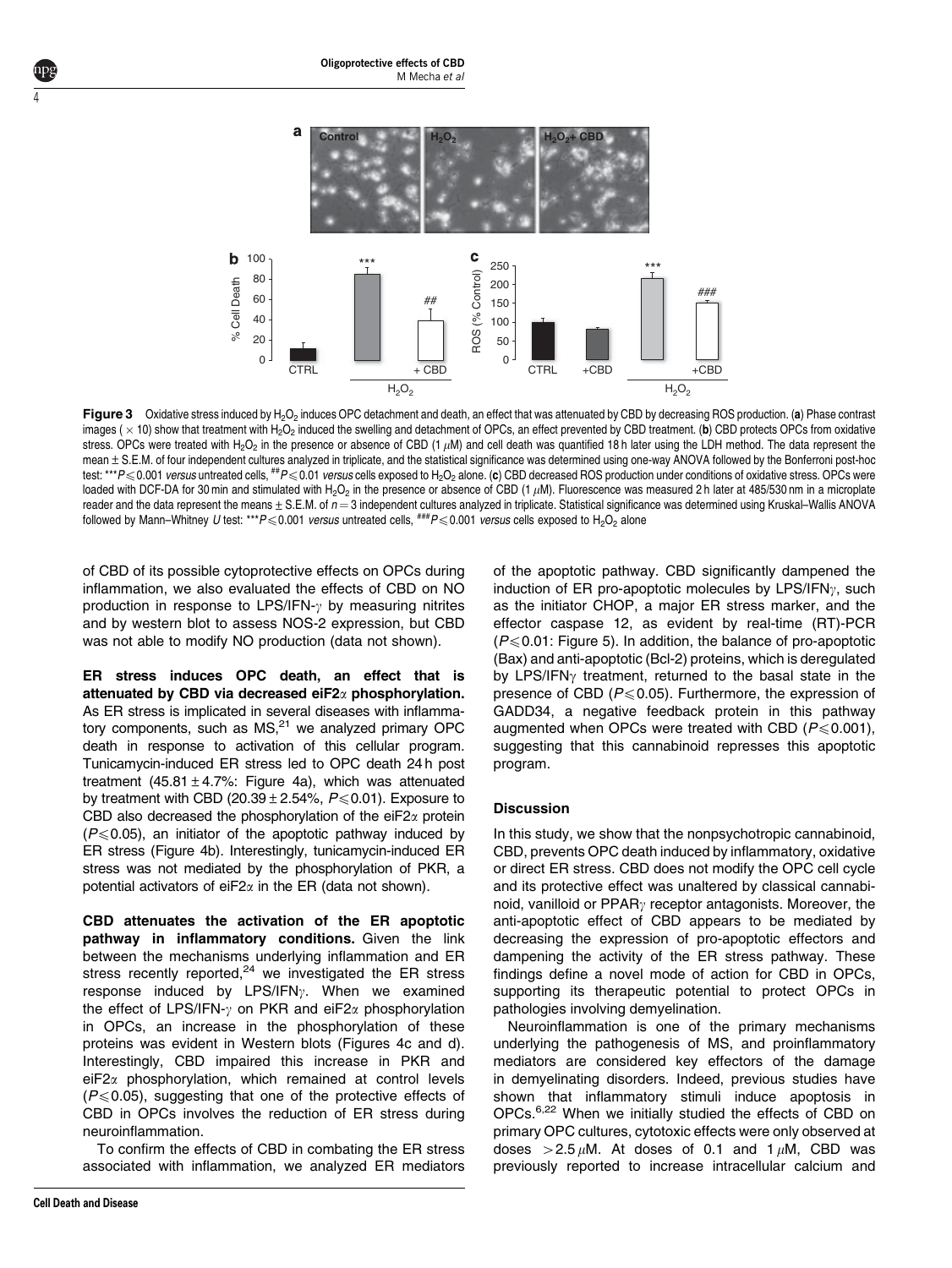

Figure 4 OPC death is mediated by ER stress, an effect that is attenuated by CBD through decreased PKR and eiF2 $\alpha$  phosphorylation in conditions of inflammation. (a) CBD attenuated tunicamycin-induced OPC death. OPCs were incubated with tunicamycin (1  $\mu$ g/ml) in the presence or absence of CBD (1  $\mu$ M), and cell death was quantified 24 h later by the LDH method. The data represent the mean ± S.E.M. of three independent cultures analyzed in triplicate, and the statistical significance was determined using Kruskal–Wallis ANOVA followed by Mann–Whitney U test: \*\*\*P < 0.001 versus untreated cells,  $^{++}P$  < 0.01 versus cells exposed to tunicamycin alone. (b) Tunicamycin treatment induced the eiF2 $\alpha$  phosphorylation, an effect that was attenuated by CBD. OPCs were incubated with tunicamycin (1  $\mu$ g/ml) in the presence or absence of CBD (1  $\mu$ M). Total protein extracts were prepared 5 min later and the phosphorylated (38 kDa) and total (38 kDa) eiF2 $\alpha$  was assessed in western blots probed with specific antibodies. The data represent the mean $\pm$  S.E.M. optical density normalized to tubulin from four independent cultures analyzed in triplicate, and the statistical significance was determined using Kruskal–Wallis ANOVA followed by Mann–Whitney *U* test: \*\*P<0.01 *versus* untreated cells, <sup>#</sup>P<0.05 *versus* cells exposed to tunicamycin alone. (c and d) Inflammation-induced PKR and eiF2 $\alpha$  phosphorylation, an effect that was attenuated by CBD. OPCs were treated with LPS/IFN<sub>2</sub> in the presence or absence of CBD (1  $\mu$ M). Total protein extracts were prepared 5 min later and PKR (phosphorylated, 68 kDa; total, 68 kDa) and eiF2 $\alpha$  (phosphorylated, 38 kDa; total, 38 kDa) was assessed in western blots probed with specific antibodies. The data represent the mean  $\pm$  S.E.M. optical density normalized to tubulin from five cultures, and the statistical significance was determined using Kruskal–Wallis ANOVA followed by Mann–Whitney *U* test: \*\*P<0.01 versus untreated cells, <sup>#</sup>P<0.05 versus cells exposed to  $LPS/IFNv$  alone

provoke cytotoxic effects, $^8$  although no such Ca $^{\mathrm{2+}}$  influx was observed here on exposure to  $1 \mu$ M CBD. These conflicting findings may reflect the different source of oligodendrocytes (optic nerve versus encephalon) and/or the state of differentiation of the cells (mature oligodendrocytes versus progenitors), pointing out to a different effect of CBD depending on the developmental state of the cell. Although CBD has previously been implicated in the regulation of the cell cycle, $1$  we ruled out this possibility by studying BrdU incorporation and cell cycle progression. Importantly, at low doses, CBD protected OPCs from LPS/IFN<sub>Y</sub>-induced cell death, evident by the reduction of caspase 3 and the number of TUNEL<sup>+</sup> cells. Although CBD protected OPCs from inflammatory damage, we did not observe alterations neither in nitrites nor NOS-2 induction by LPS/IFN- $\gamma$ , indicating the lack of participation of NO in the protective effects of CBD. Although CB1 and CB2 receptors were expressed on OPCs, CBD-induced protection of OPCs was not mediated by the

activation of these receptors. Blocking of vanilloid receptors or of the nuclear receptor  $PPAR<sub>\gamma</sub>$  also had no effect on the capacity of CBD to protect OPCs from inflammatory damage, precluding the involvement of these receptors. These findings are consistent with reports of other effects of CBD that occur independently of classical and alternative cannabinoid receptors.<sup>25</sup>

CBD protected OPCs from hydrogen peroxide-induced oxidative stress by diminishing ROS production, consistent with the antioxidant properties attributed to this compound in different experimental models.<sup>26</sup> This is an important finding, as OPCs are very vulnerable to oxidative stress,<sup>27</sup> considered to be one of the pathogenic mechanisms underlying demyelination and axonal damage in MS.

Oligodendrocytes are very sensitive to alterations in ER homeostasis. Misfolded proteins generate ER stress and contribute to cell death in pathophysiological conditions, while mutations affecting the folding of myelin constituents lead to 5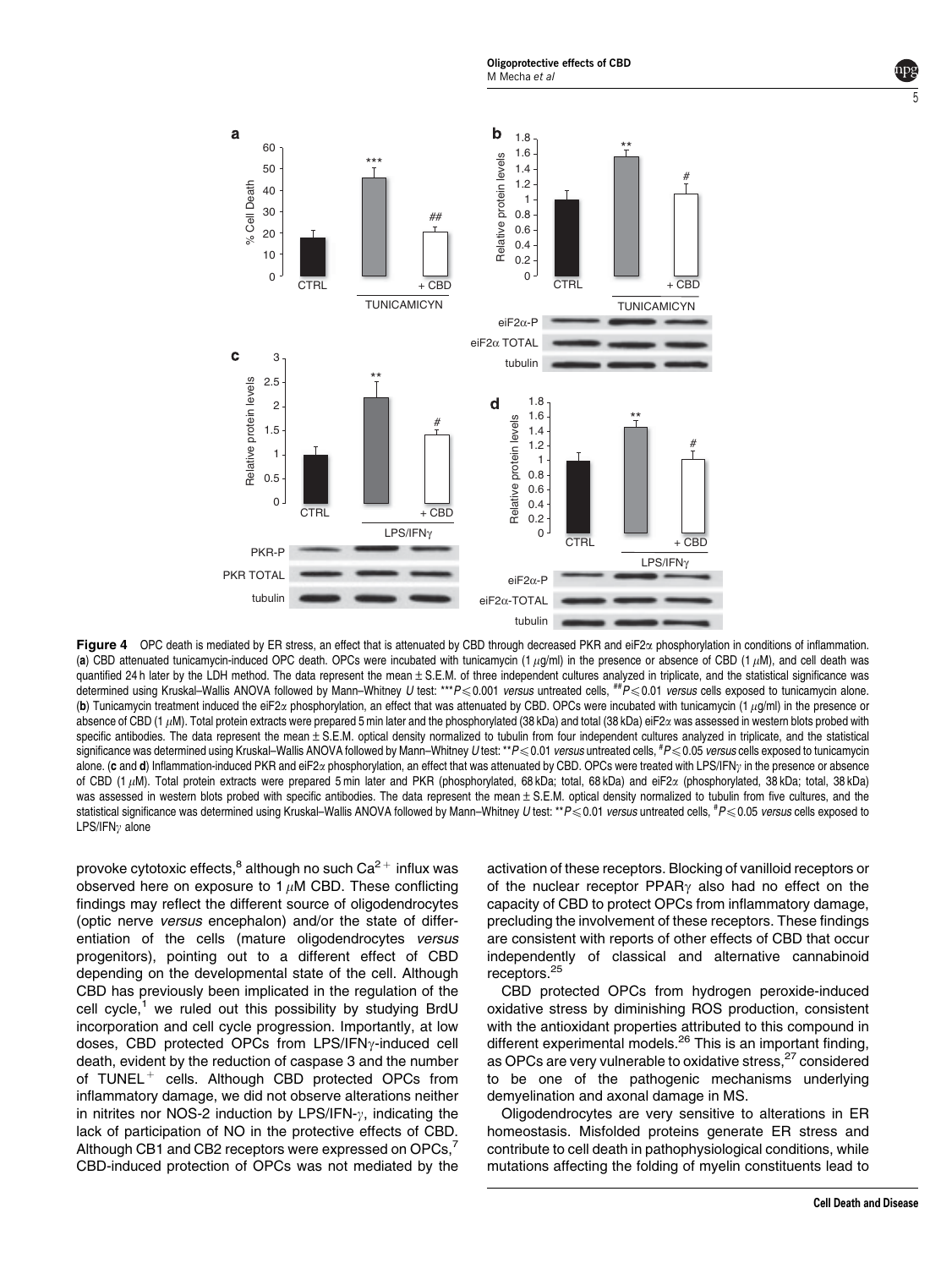

Oligoprotective effects of CBD

M Mecha et al

Figure 5 Inflammation activates the ER apoptotic pathway in OPCs, an effect that was attenuated by CBD, (a) CBD attenuated the inflammation-induced increase in CHOP expression. (b) The upregulation of caspase 12 expression in conditions of inflammation was attenuated by CBD. (c) CBD restores the Bcl-2/Bax balance in OPCs treated with LPS/IFNy. (d) CBD increases the expression of the negative feedback regulator GADD34 under conditions of inflammation. In all cases, OPCs were incubated with LPS/IFN<sub>2</sub> in the presence or absence of CBD (1  $\mu$ M). The mRNA expression of each gene was measured 24 h later by quantitative RT-PCR and normalized to the expression of the 18S gene. The data represent the mean  $\pm$  S.E.M. of three independent cultures analyzed in triplicate, and the statistical significance was determined using Kruskal–Wallis ANOVA followed by Mann–Whitney *U* test: \* $P\!<\!0.05,$  \*\*\* $P\!\leqslant\!0.001$  *versus* untreated cells; and  $^{\#}P\!\leqslant\!0.05,$  <sup>##</sup> $P\!\leqslant\!0.01$  *versus* cells exposed to LPS/IFN $\gamma$  alone

oligodendrocyte death.<sup>28</sup> We investigated the role of ER stress in OPC death in vitro. Tunicamycin, an ER stressor, induced OPC cytotoxicity through a mechanism that involved the phosphorylation of  $eiF2\alpha$ , without altering PKR phosphorylation, suggesting that the induction of the UPR pathway with the tunicamycin treatment can be mediated by other ER transmembrane protein factors such as  $IRE1\alpha$  or ATF6. Activating this pathway has been linked with the developmental status of the cell <sup>10</sup> and here we present evidence of the detrimental effects of ER stress in OPCs. The ability of CBD to protect OPCs from the damage caused by ER stress through decreasing eiF2a phosphorylation highlights the potential therapeutic properties of this compound in pathological conditions in which ER homeostasis is compromised, as proposed in neurodegenerative and demyelinating diseases.<sup>29,30</sup>

There is substantial evidence linking inflammation with ER stress through several intracellular pathways.<sup>11,24</sup> In animal models of MS. IFN $v$  induces ER stress in actively myelinating oligodendrocytes, leading to apoptosis and abnormalities in neuronal myelination.<sup>31</sup> Our results point to the crosstalk between inflammation and ER stress in OPCs, as LPS/IFN $\gamma$ induced cell death involved the phosphorylation of PKR and  $eiF2\alpha$  and hence, the apoptotic pathway activated by the UPR. This pathway has been associated with increased expression of pro-apoptotic factors, such as the CHOP transcription factor (C/EBP homologous protein) $32$  that primarily promote apoptosis by repressing Bcl-2 expression<sup>33</sup> or by inducing caspase  $12^{34}$  In OPCs, we found that inflammation involved caspase 3 activation, induced the expression of CHOP and caspase 12, and altered the balance between Bax and Bcl-2, implicating ER stress in cell apoptosis.

Our findings constitute the first evidence that CBD protects OPCs from inflammation-induced apoptosis by blocking ER stress. In inflammatory conditions, CBD decreased the levels of phosphorylated PKR and eiF $2\alpha$  in OPCs. Moreover, this effect was accompanied by the restoration of CHOP, caspase 12, Bcl-2 and Bax mRNA to control levels, together with an increase in GADD34 expression, a negative feedback regulator of this pathway.<sup>35</sup>

In summary, the findings presented here indicate that low doses of CBD exert oligoprotective effects in OPCs under conditions of inflammation, oxidative and ER stress. In conditions of oxidative stress, the protective effect of CBD was mediated by a decrease in ROS production, while under neuroinflammatory conditions, CBD combated apoptosis by decreasing ER stress through the modulation of the  $PKR-eiF2\alpha$  pathway. We propose that CBD, a C. sativa derivative that lacks psychoactive properties, is a good candidate to protect OPCs from different cytotoxic insults, with significant therapeutic potential for the treatment of demyelinating pathologies.

#### Material and Methods

Animals. Animal handling and care was performed in compliance with European Union guidelines (86/609/EEC) and Spanish regulations (BOE67/8509-12; BOE1201/ 2005) regarding the use and care of laboratory animals, and all the protocols were approved by the local Animal Care and Ethics Committee of the CSIC.

Reagents. Griess reagent (sulfanilamide, N-(1-naphtyl)ethylenediamine), BrdU, DCFDA, hydrogen peroxide, LPS and tunicamycin were purchased from Sigma-Aldrich (Madrid, Spain). IFN $\gamma$  was acquired from Peprotech (London, UK), CPZ from Alexis Biochemicals (Lausen, Sweden), CBD, AM630 and GW9662 from Tocris (Bristol, UK) and SR1 was kindly provided by Sanofi-Aventis (Montpellier, France).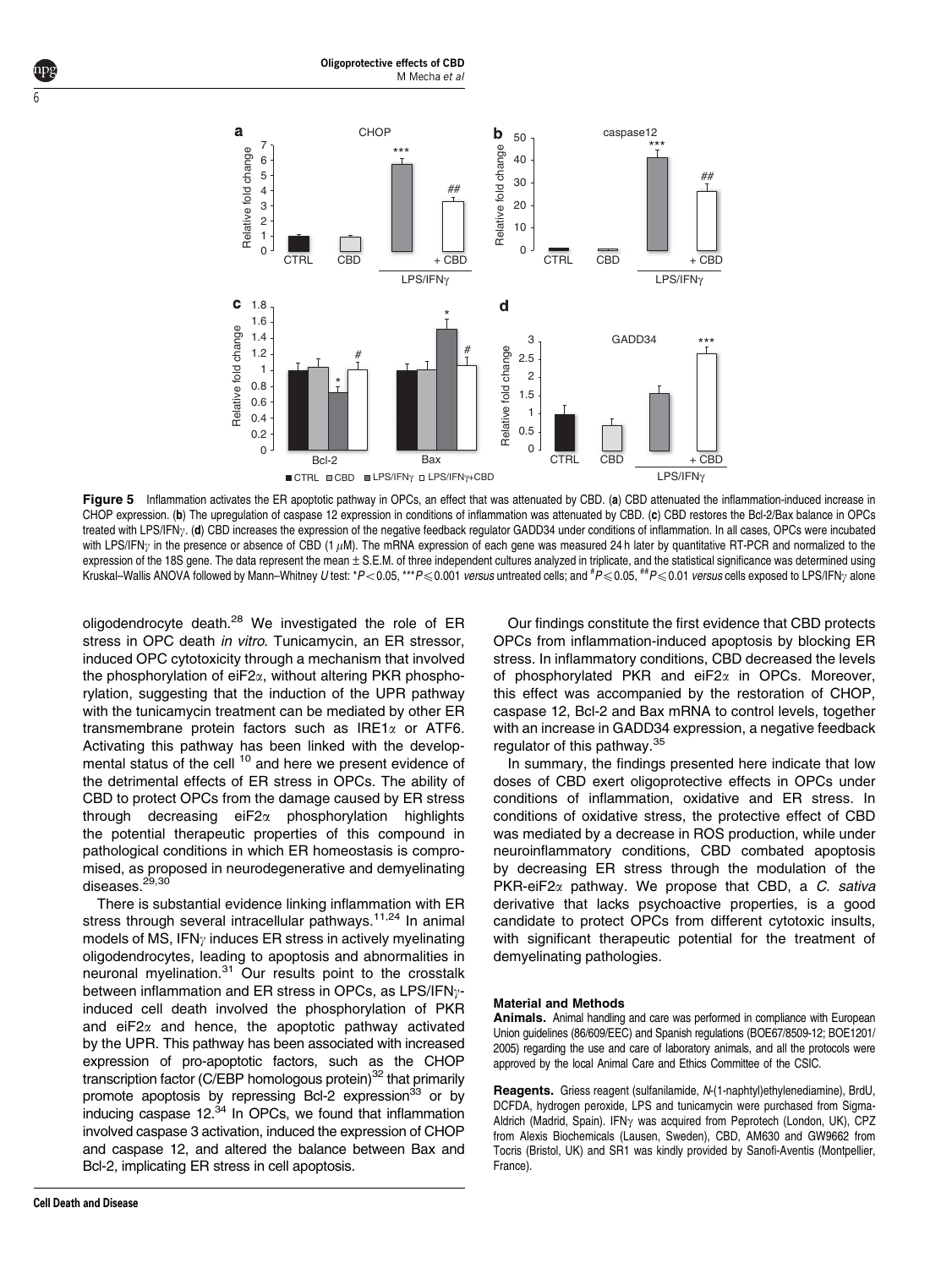Culture of oligodendrocyte progenitors. Primary cultures of OPCs derived from P0–P2 Wistar rats were prepared as described previously,<sup>22,36</sup> with some modifications in doi:10.1038/protex.2011.218 (Open Nature exchange protocols only on line). Cells were plated on poly-D-lysine-coated plates at 50 000 cells/cm<sup>2</sup> for western blotting or 25 000 cells/cm<sup>2</sup> for other assays, and they were maintained for 3 days at  $37^{\circ}$ C and 5%  $CO_{2}$  in serum-free defined medium containing 5 ng/ml of growth factors (bFGF and PDGF-AA).

Cell toxicity. Oligodendrocyte death was quantified by measuring the release of lactate dehydrogenase (LDH) from damaged cells into the bathing medium 18, 24 and 48 h after exposure to hydrogen peroxide, tunicamycin and LPS/IFN $\gamma$ , respectively, according to the manufacturer's instructions (cytotoxicity detection kit, Roche, Manhein, Germany). All experiments compared the cell death induced with the basal levels of cell death in the cultures.

TUNEL assay. OPCs were seeded on poly-p-lysine-coated coverslips and maintained for 24 h with LPS/IFN<sub> $\gamma$ </sub> and/or CBD. After they were fixed in 4% PFA, post-fixed in EtOH/acetic acid for 5 min at  $-20$  °C and maintained in equilibration buffer for 1 min, they were incubated with the TdT enzyme in a reaction buffer for 1 h at 37 °C (Apoptosis detection kit, Chemicon, Millipore Ibérica, Madrid, Spain). After washing, the coverslips were incubated with the anti-DIG antibody in blocking solution and counterstained with DAPI. The data represent  $\texttt{TUNEL}^+$  cells as a percentage of the total number of cells.

Immunocytochemistry. For BrdU analysis, OPCs were seeded on poly-plysine-coated coverslips and incubated with BrdU (10  $\mu$ M) for 24 h in the presence or absence of CBD. Cells were then fixed in 4% PFA for 20 min, treated with 2 N HCl for 10 min, blocked and incubated with anti-BrdU antibody (DSHB, 1:1000). After washing, the cells were incubated with an anti-mouse secondary antibody (1:1000) and counterstained with DAPI. For A2B5 staining, the cells were treated for 24 h with LPS/IFN $\gamma$  in the presence or absence of CBD, incubated in vivo with anti-A2B5 marker (R&D Systems, Mineapolis, MN, USA, 1:200), fixed in 4% PFA and incubated with the secondary antibody (1:1000).

Flow cytometry. Freshly isolated OPCs were maintained on uncoated plates for 24 h with vehicle or CBD. The cells were then collected, fixed in cold 70% ethanol for 30 min, resuspended in phosphate buffer saline (PBS) and incubated with 100  $\mu$ q/ml Ribonuclease A (Sigma-Aldrich) and 50  $\mu$ g/ml propidium iodide (PI; Sigma-Aldrich) for 30 min. Argon laser excitation at 488 nm was used to measure PI fluorescence through a band-pass 616/23 nm filter using a FACSAria flow cytometer (BD Biosciences, San Diego, CA, USA). Debris and duplets were excluded from the analysis and a minimum of 10 000 cells were acquired in each experiment. FACSDiva analysis software (BD Biosciences) was used to define the cell cycle stages.

**Measurement of intracellular Ca** $2^+$ . Cells were seeded on coverslips and incubated for 20-30 min at 37 °C in PBS containing Fluo4-AM (0.3  $\mu$ M, Invitrogen, Barcelona, Spain) and pluronic F-127 (0.04%, Sigma-Aldrich). The coverslips were then transferred to the microscope chamber and bathed in an extracellular medium containing (in mM): NaCl 140, KCl 5, MgCl<sub>2</sub> 4, HEPES 10, glucose 10 and sucrose 6 (pH 7.35). All experiments were performed at room temperature. Cells were imaged with an Olympus (Barcelona, Spain) FV3 scanning confocal microscope equipped with a  $\times$  40 objective (NA, 0.8) and laser emission at 488 nm was used to excite Fluo-4. The fluorescent signal recorded is displayed as a pseudocolor image and the look-up-table used is indicated in each figure. The time frame acquisition was 1.12 s.

ROS determination. OPCs were loaded with dichlorodihydrofluorescein diacetate acetyl ester (DCFDA,  $2 \mu$ M) for 30 min, washed and stimulated with hydrogen peroxide for 2 h or with LPS/IFN<sub>v</sub> for 24 h in the presence or absence of CBD. Fluorescence was measured at 485/530 nm in a microplate reader and normalized to the negative control.

Western blot analysis. Western blot analysis was performed as previously described  $^7$  using 30-40  $\mu$ g of OPC protein extract and an anti-cleaved caspase3 (Asp175; 1:1000, Cell Signaling Technology, Denvers, MA, USA), anti-phospho (Ser<sup>51</sup>) eIF2 $\alpha$  (1:1000; Cell Signaling Technology), anti-total eIF2 $\alpha$  (1:1000; Cell Signaling Technology), anti-phospho (Thr<sup>446</sup>) PKR (1:1000, Upstate, Millipore Ibérica, Madrid, Spain) and anti-total PKR (1:1000, Millipore, Madrid, Spain). Antia-tubulin (1:40 000; Sigma-Aldrich) was used as a loading control.

RNA extraction, reverse transcription and RT-PCR. Total OPC RNA was extracted using the RNeasy mini columns kit (Qiagen, Crawley, UK) and treated with DNasel (Qiagen), and the RNA concentration and purity were determined in a Nanodrop spectrophotometer (Nanodrop Technologies, Wilmington, DE, USA). Total RNA  $(1 \mu q)$  was reverse transcribed using the Promega reverse transcription kit (Promega, Madrid, Spain) and RT-PCR was performed on 1  $\mu$  of cDNA (corresponding to 50 ng RNA input) with 200 nM of the primers listed below (Applied Biosystems, Warrington, UK), quantifying expression using SYBR Green (Applied Biosystems). The amplification cycles involved an initial activation step at 50 °C for 2 min and a denaturation step at 95 °C for 10 min, followed by 40 cycles of denaturation at  $95^{\circ}$ C for 15 s and annealing/extension at 60 °C for 1 min. PCR assays were carried out in 96-well plates using a 7500 Real-Time PCR system (Applied Biosystems). Each sample was assayed in duplicate and a 6-point standard curve was run in parallel. The ratio between the values obtained for each gene and the 18S house-keeping gene provided a relative quantification of expression. The 5'-3' primer secuences used were the following: CHOP (forward 5'-CCAAAATAACAGCCGGAACCT-3'; reverse 5'-CAAAGGCG AAAGGCAGAGACT-3'), GADD34 (forward 5'-AGCATGGACACGCCTTAGA AA-3'; reverse 5'-AGGCTGGGAGGAGGGATTT-3'), Bax (forward 5'-GGGT GGCAGCTGACATGTTT-3'; reverse 5'-TGATCAGCTCGGGCACTTTA-3'), Bcl-2 (forward 5'-TGAGAGCAACCGAACGCCCG-3'; reverse 5'-CCGTGGCAAAG CGTCCCCTC-3'), caspase 12 (forward 5'-GAAGGAAGGCCGAACCCGCC-3'; reverse 5'-TGCTCTGGACGGCCAGCAAAC-3') and 18S (forward 5'-ATGCTCTT AGCTGAGTGTCCCG-3'; reverse 5'-ATTCCTAGCTGCGGTATCCAGG-3')

**Data analysis.** All data are expressed as the mean  $\pm$  S.E.M. (n), where n refers to the number of cultures assayed, each obtained from a different group of animals and evaluated in triplicate. One-way ANOVA followed by the Bonferroni post-hoc test, or Kruskal—Wallis ANOVA followed by Mann–Whitney U test was used to determine the statistical significance in all cases. The level of significance was set at  $P < 0.05$ .

# Conflict of Interest

The authors declare no conflict of interest.

Acknowledgements. We acknowledge the financial support of the Ministry of Science and Innovation (MICINN, project SAF-2010/17501), Instituto de Salud Carlos III (project RD07/0060/0010 RETICS program, Red Española de Esclerosis Múltiple, REEM). Mecha M is supported by REEM. We thank to Alfonso Araque and Eduardo D Martín for their help with electrophysiological studies. We are also grateful to Joaquı´n Sancho and Elisa Baides Rosell for their excelent technical assistance.

- 1. Izzo AA, Borrelli F, Capasso R, Di Marzo V, Mechoulam R. Non-psychotropic plant cannabinoids: new therapeutic opportunities from an ancient herb. Trends Pharmacol Sci 2009; 30: 515–527.
- 2. Sastre-Garriga J, Vila C, Clissold S, Montalban X. THC and CBD oromucosal spray (Sativex(R)) in the management of spasticity associated with multiple sclerosis. Expert Rev Neurother 11: 627–637.
- 3. Kozela E, Lev N, Kaushansky N, Eilam R, Rimmerman N, Levy R et al. Cannabidiol inhibits pathogenic T cells, decreases spinal microglial activation and ameliorates multiple sclerosis-like disease in C57BL/6 mice. Br J Pharmacol 163: 1507–1519.
- 4. Levine JM, Reynolds R, Fawcett JW. The oligodendrocyte precursor cell in health and disease. Trends Neurosci 2001; 24: 39–47.
- 5. Bradl M, Lassmann H. Oligodendrocytes: biology and pathology. Acta Neuropathol 2010; 119: 37–53.
- 6. Lehnardt S, Lachance C, Patrizi S, Lefebvre S, Follett PL, Jensen FE et al. The toll-like receptor TLR4 is necessary for lipopolysaccharide-induced oligodendrocyte injury in the CNS. J Neurosci 2002; 22: 2478–2486.
- 7. Molina-Holgado E, Vela JM, Arévalo-Martín A, Almazán G, Molina-Holgado F, Borrel J, Guaza C. Cannabinoids promote oligodendrocyte progenitor survival: involvement of cannabinoid receptors and phosphatidylinositol-3 kinase/Akt signaling. J Neurosci 2002; 22: 9742–9753.
- 8. Mato S, Victoria Sanchez-Gomez M, Matute C. Cannabidiol induces intracellular calcium elevation and cytotoxicity in oligodendrocytes. Glia 58 1739-47.
- 9. Alvarez FJ, Lafuente H, Rey-Santano MC, Mielgo VE, Gastiasoro E, Rueda M et al. Neuroprotective effects of the nonpsychoactive cannabinoid cannabidiol in hypoxicischemic newborn piglets. Pediatr Res 2008; 64: 653–658.

7